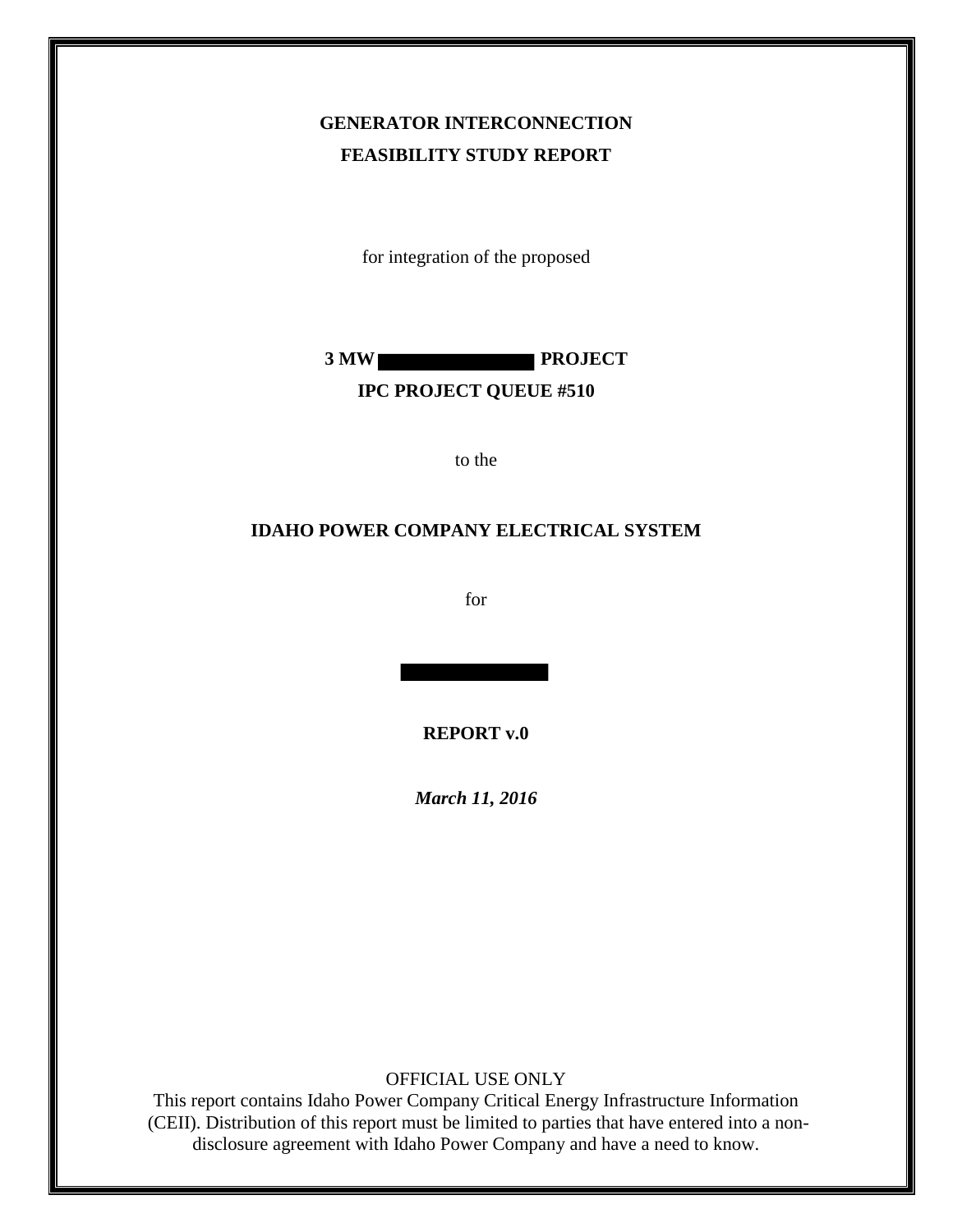## **Revision History**

| Date       | <b>Revision</b>   Initials |    | <b>Summary of Changes</b>                             |
|------------|----------------------------|----|-------------------------------------------------------|
| 03/11/2016 |                            | AV | FeSR GI#510 – Issued for internal review and comment. |

3 MW Project Feasibility Study Report in the study of the study of the study is a study of the study of the study of the study of the study of the study of the study of the study of the study of the study of the study of the study of t

OFFICIAL USE ONLY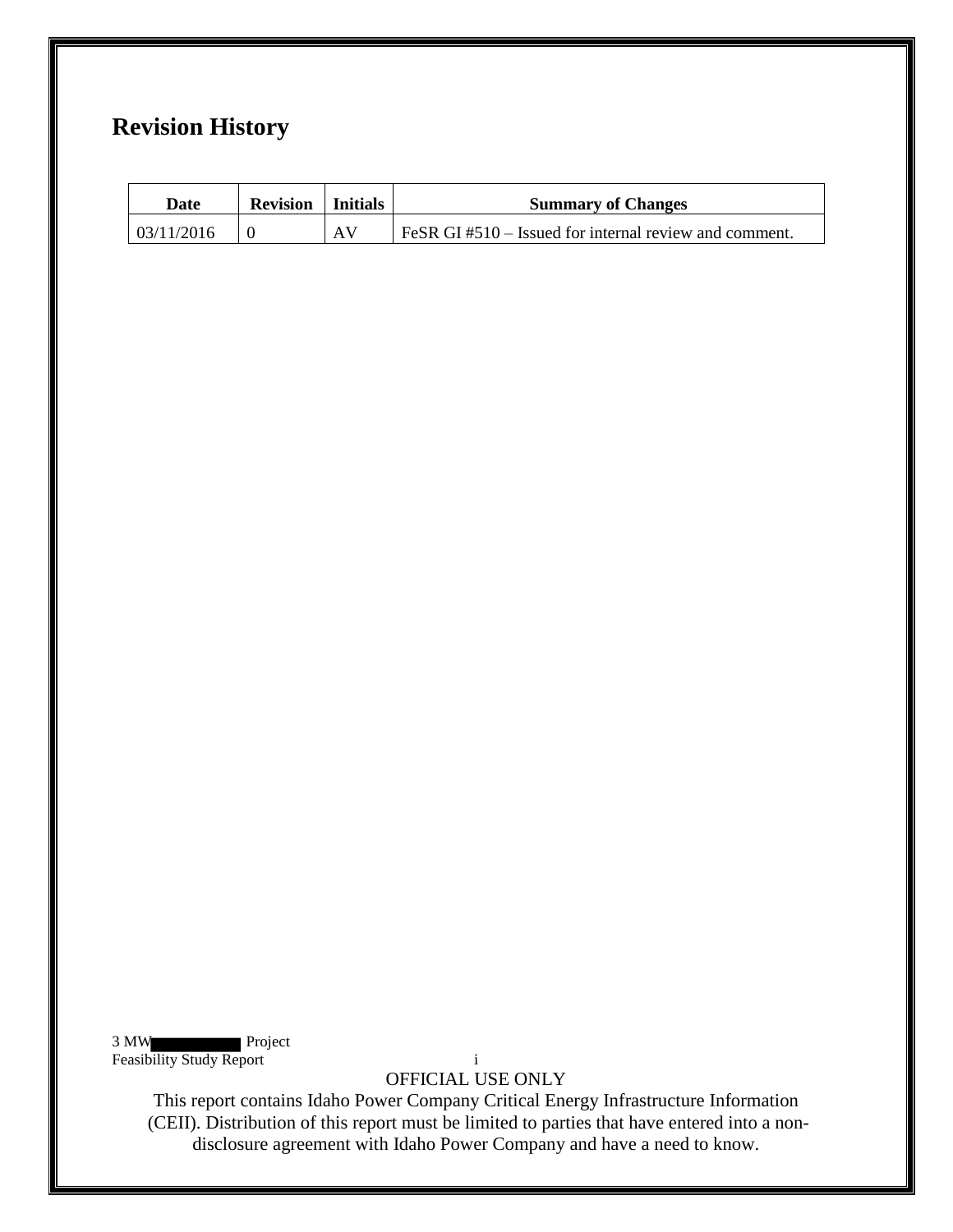# **Table of Contents**

| 1.0     |  |
|---------|--|
| 2.0     |  |
| 3.0     |  |
| 4.0     |  |
| 5.0     |  |
| 6.0     |  |
| 7.0     |  |
| 8.0     |  |
| 9.0     |  |
| 10.0    |  |
| 11.0    |  |
|         |  |
| $A-1.0$ |  |
| $A-2.0$ |  |
| $A-3.0$ |  |
| $A-4.0$ |  |
|         |  |
| $B-1.0$ |  |

3 MW Feasibility Study Report ii

OFFICIAL USE ONLY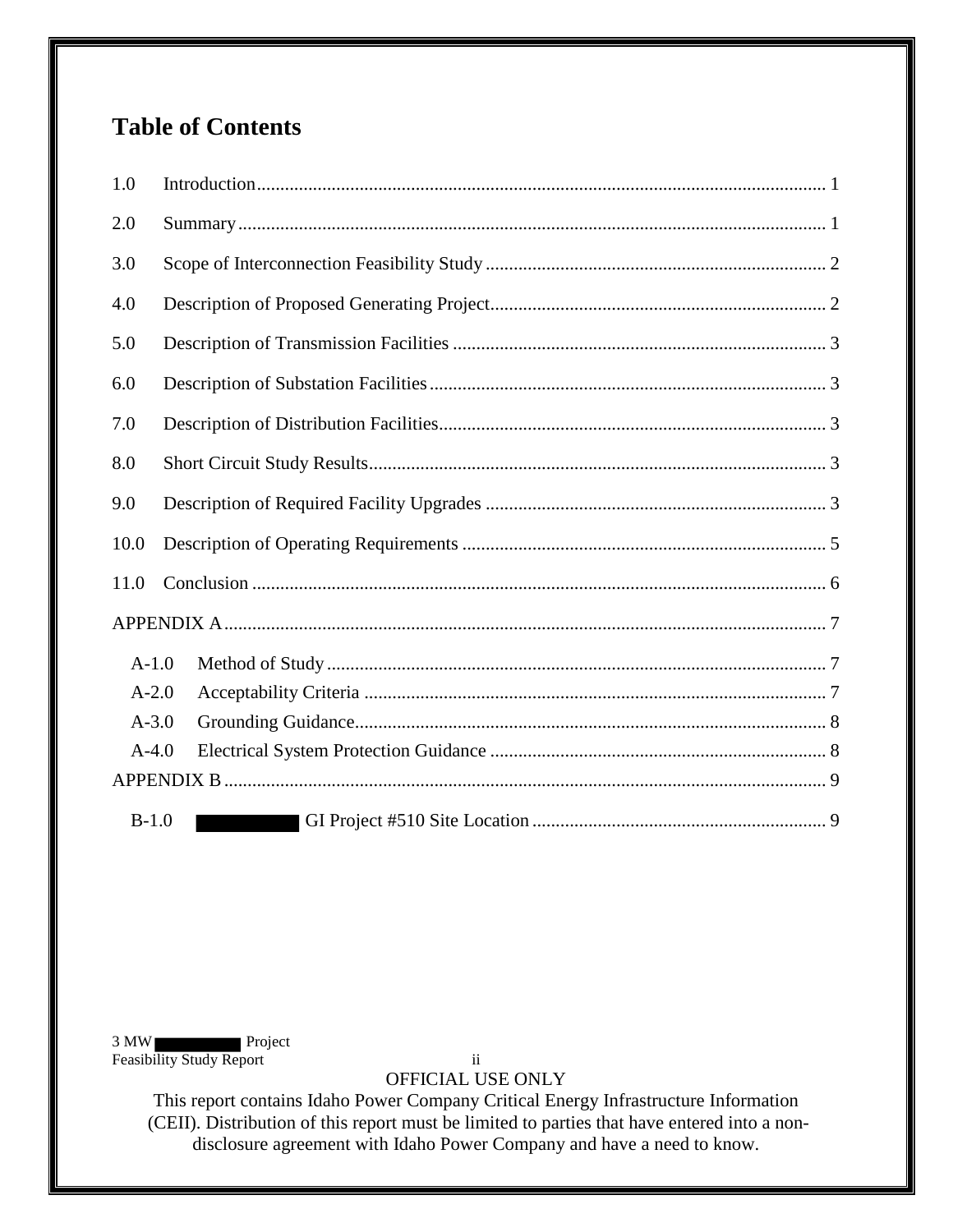## **List of Tables**

|--|

## **List of Figures**

3 MW Feasibility Study Report iii

OFFICIAL USE ONLY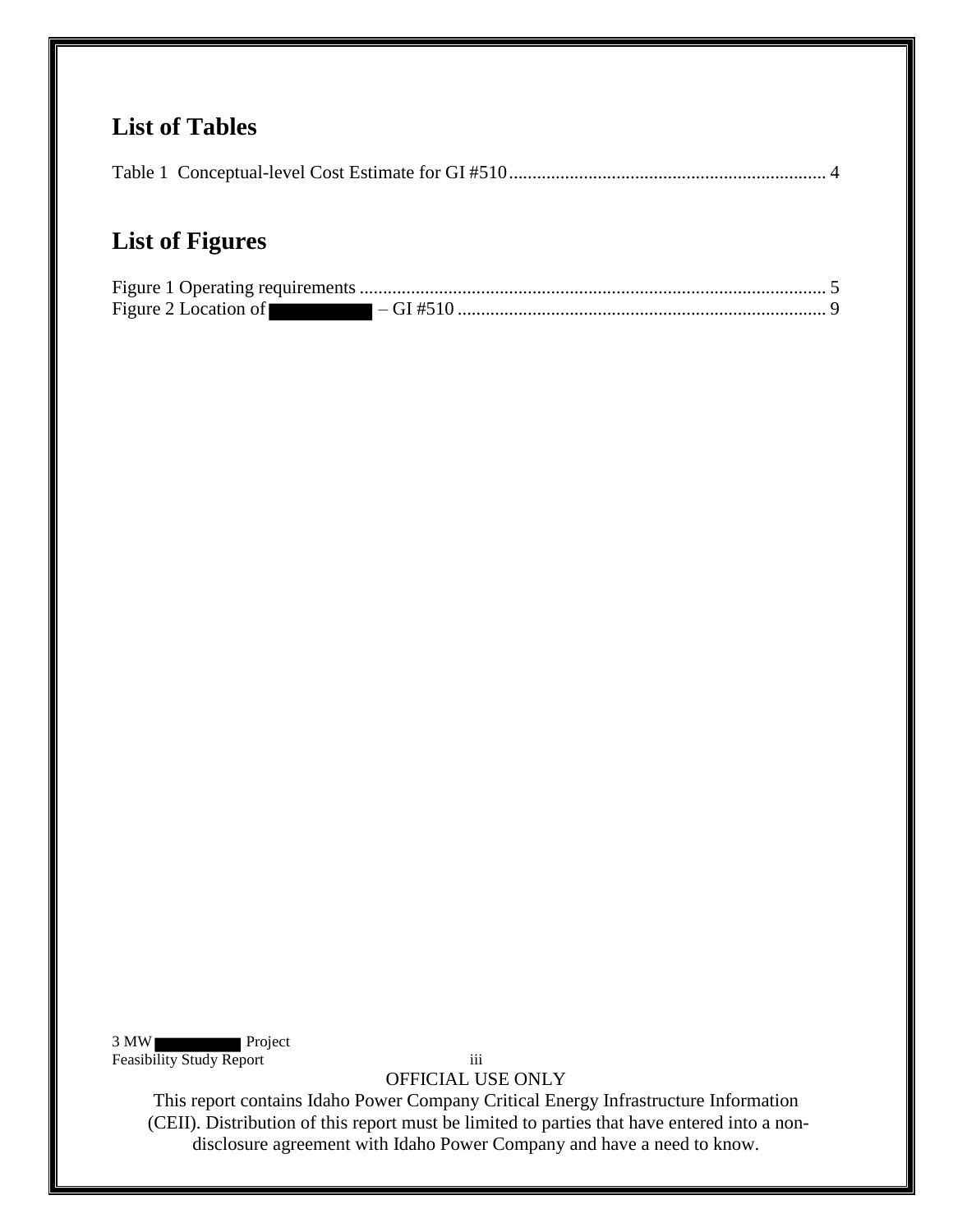#### <span id="page-4-0"></span>**1.0 Introduction**

, LLC has contracted with Idaho Power Company (IPC) to perform a Generator Interconnection Feasibility Study for the integration of the proposed 3 MW project (the Project). The Project is located in IPC's Western Region approximately

in

Malheur County, Oregon (See Figure 2: Location of  $\blacksquare - GI \# 510$  in Appendix B). The Project is Generation Interconnect queue number 510 (GI #510).

The Project has applied to connect to the Idaho Power distribution system for an injection of 3 MW at a single Point of Interconnection (POI) at 12.47 kilovolts (kV). The POI is located in the

distribution feeder boundary approximately

This report documents the basis for and the results of this feasibility study for the GI #510 Generation Interconnection Customer. The report describes the proposed project, the determination of project interconnection feasibility and estimated costs for integration of the Project to the Idaho Power System. This report satisfies the feasibility study requirements of the Idaho Power Tariff.

#### <span id="page-4-1"></span>**2.0 Summary**

.

The feasibility of interconnecting the  $3 \text{ MW}$  project to IPC's 12.47 kV distribution feeder was evaluated. The POI is located at

The power flow analysis indicated that interconnecting the project to is feasible.

The Project will be required to control voltage in accordance with a voltage schedule as provided by Idaho Power Grid Operations. Therefore, GI #510 will be required to install a plant controller for managing the real and reactive power output of the 3 MW inverter array at the project POI. Also, the installation of a phasor measurement unit device (PMU) at the POI and the installation and maintenance costs associated with communication circuits needed to stream PMU data will be required in order to interconnect GI #510.

A Transmission System Impact Study is required to determine if any additional network upgrades are required to integrate the Project into the IPC transmission system and to evaluate system impacts such as thermal, voltage, transient stability, and reactive margin. Generator interconnection service, either as an Energy Resource or a Network Resource, does not in any way convey any right to deliver electricity to any specific customer or point of delivery.

Additionally, a Distribution System Impact Study will be required.

3 MW Project Feasibility Study Report 1

#### OFFICIAL USE ONLY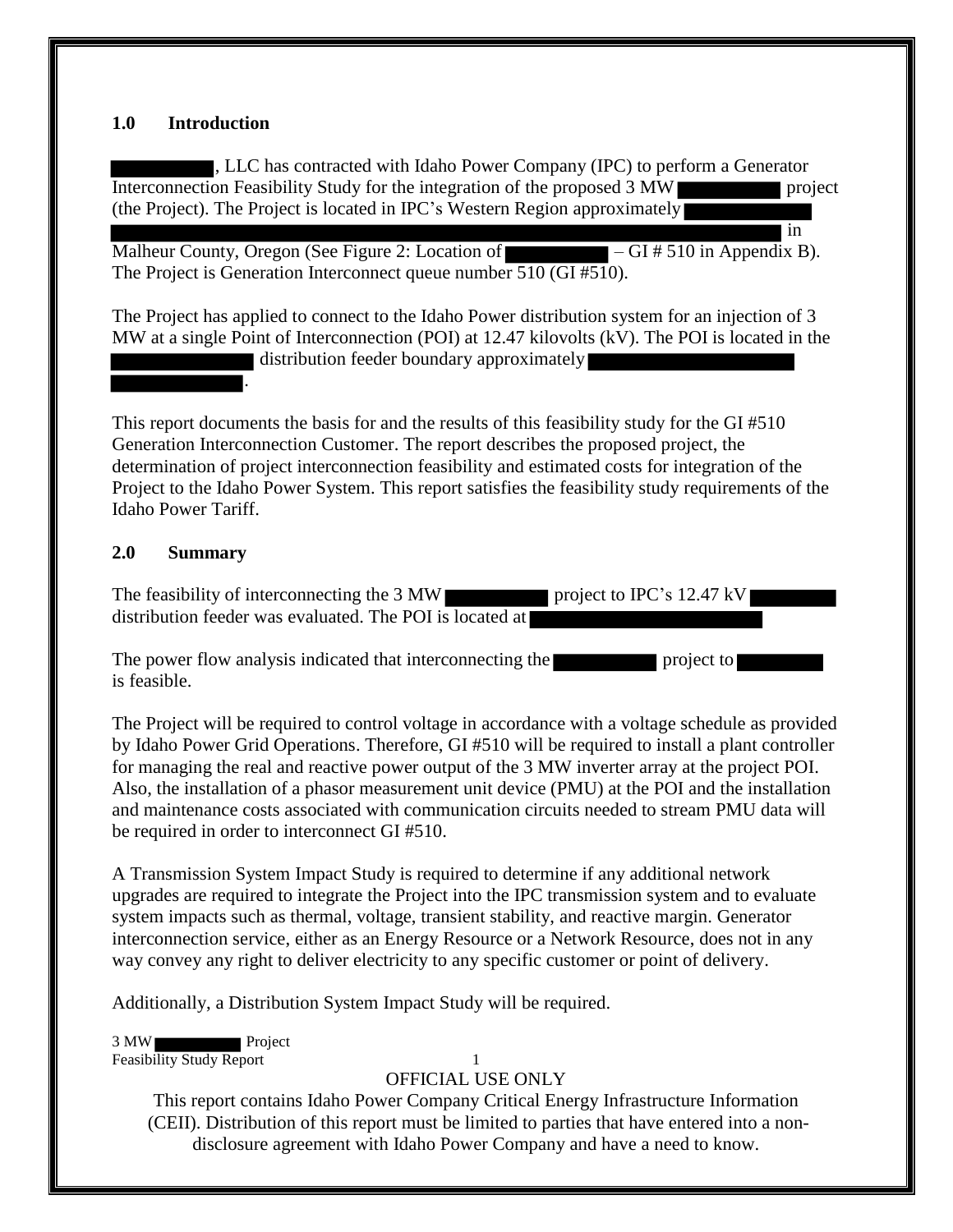The total preliminary cost estimate to interconnect the project to the project to the distribution feeder is \$*230,00*0 and includes the following tasks:

- Install a four-pole 12.47 kV generation interconnection package at the POI. This includes an SEL-421 protective relay, which requires 3-phase potential transformers (PTs), 3 phase current transformers (CTs), and remote connectivity. Additionally, a single-phase PT shall be installed on the interconnect customer side of the IPC recloser.
- Install a PMU device at the POI.
- Upgrade AMI transformer.

The cost estimate includes direct equipment and installation labor costs, indirect labor costs and general overheads, and a contingency allowance. These are cost estimates only and final charges to the customer will be based on the actual construction costs incurred. It should be noted that the preliminary cost estimate of \$*230,000* does not include the cost of the customer's owned equipment to construct the solar generation site or required communication circuits.

## <span id="page-5-0"></span>**3.0 Scope of Interconnection Feasibility Study**

The Interconnection Feasibility Study was done and prepared in accordance with Idaho Power Company Standard Generator Interconnection Procedures to provide a preliminary evaluation of the feasibility of the interconnection of the proposed generating project to the Idaho Power system. As listed in the Interconnection Feasibility Study agreement, the Interconnection Feasibility Study report provides the following information:

- preliminary identification of any circuit breaker short circuit capability limits exceeded as a result of the interconnection;
- preliminary identification of any thermal overload or voltage limit violations resulting from the interconnection; and
- preliminary description and non-binding estimated cost of facilities required to interconnect the Small Generating Facility to the IPC system and to address the identified short circuit and power flow issues.

All other proposed generation projects prior to the Project in the Generator Interconnect queue were considered in this study**.** A current list of these projects can be found in the Generation Interconnection folder located on the Idaho Power web site at the link shown below:

**[http://www.oatioasis.com/ipco/index.html.](http://www.oatioasis.com/ipco/index.html)**

## <span id="page-5-1"></span>**4.0 Description of Proposed Generating Project**

GI #510, consists of a single 3 MW photovoltaic solar plant which requested to be connected to Idaho Power's 12.47 kV

3 MW Project Feasibility Study Report 2

## OFFICIAL USE ONLY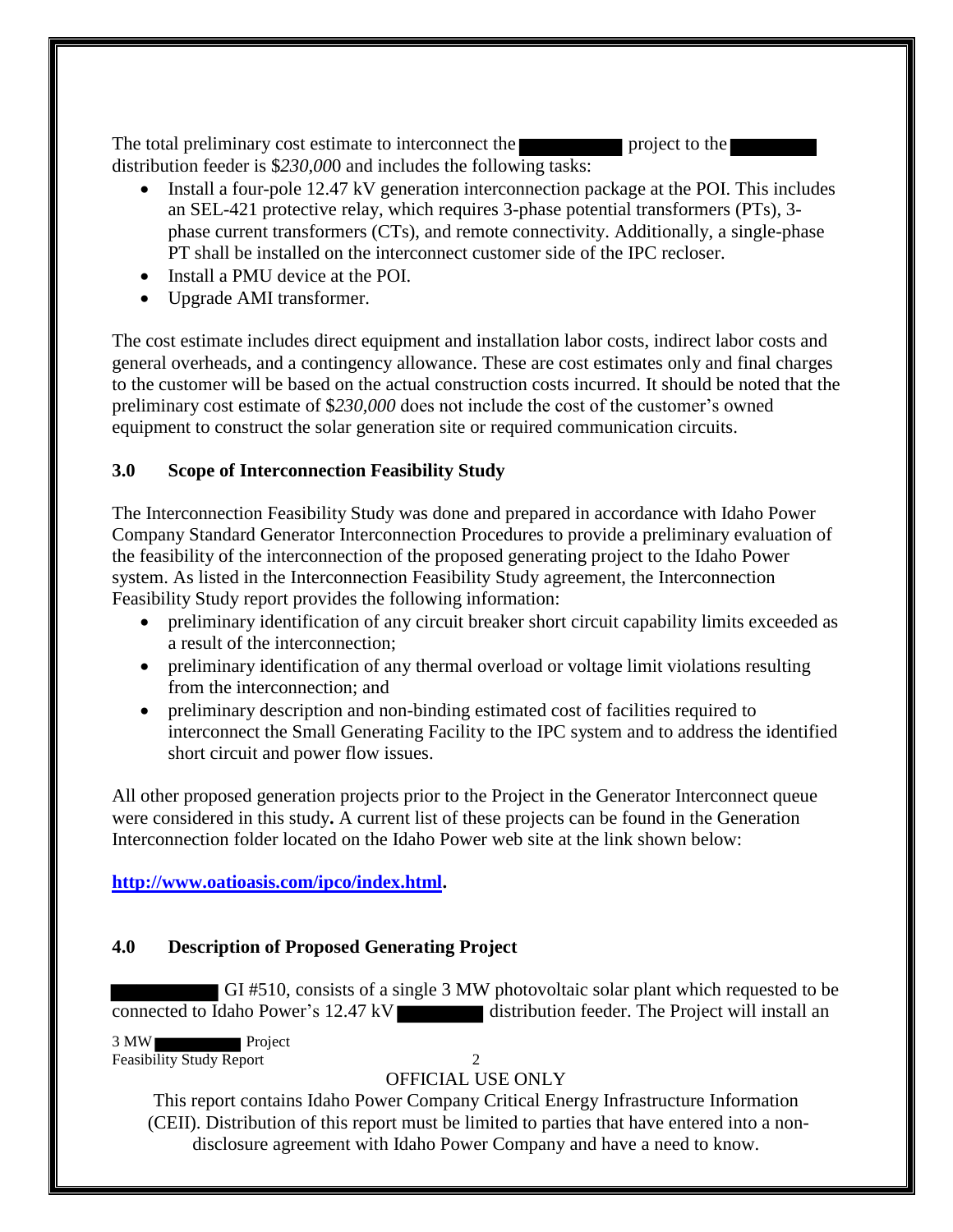grid connection control system for managing the real and reactive power output of the three **the is connected to** is connected to a 1.2 MVA transformer with fused disconnects to step-up the voltage from 385 V to 12.47 kV.

#### <span id="page-6-0"></span>**5.0 Description of Transmission Facilities**

Preliminary power flow analysis indicated that interconnection of a 3 MW injection at the POI considered in this study is feasible. A Transmission System Impact Study will be required to determine the specific network upgrades required to integrate the full project output of 3 MW.

#### <span id="page-6-1"></span>**6.0 Description of Substation Facilities**

Idaho Power's substation is located in Malheur County, Oregon. The existing substation transformer, is a three-phase 69-13.09 kV transformer rated for 12/20 MVA.

#### <span id="page-6-2"></span>**7.0 Description of Distribution Facilities**

The requested POI for the Project is on the distribution feeder. This is a groundedwye feeder operating at 12.47 kV at the POI. The Project must have a grounded-wye transformer connection on the IPC side, as well as a wye connection on the Project side of the transformer.

Refer to Appendix A, Section 3, for additional grounding requirements.

#### <span id="page-6-3"></span>**8.0 Short Circuit Study Results**

The fault current contribution from the PV generators does not exceed any circuit breaker rating.

### <span id="page-6-4"></span>**9.0 Description of Required Facility Upgrades**

The Project will be required to provide a plant controller that will operate the inverter system in Volt/VAr control mode in order to regulate voltage according to a voltage schedule that will be provided by Idaho Power.

A Distribution System Impact Study will be required to evaluate distribution operational concerns, mitigation options, and costs if the Project chooses to continue to the next phase of the study process. Additionally, a Transmission System Impact Study will be required to determine the specific network upgrades required to integrate the full project output of 3 MW. The cost of potential system upgrades would be determined during the Transmission System Impact Study and have not been included in the Feasibility Study cost estimate.

3 MW Project Feasibility Study Report 3

#### OFFICIAL USE ONLY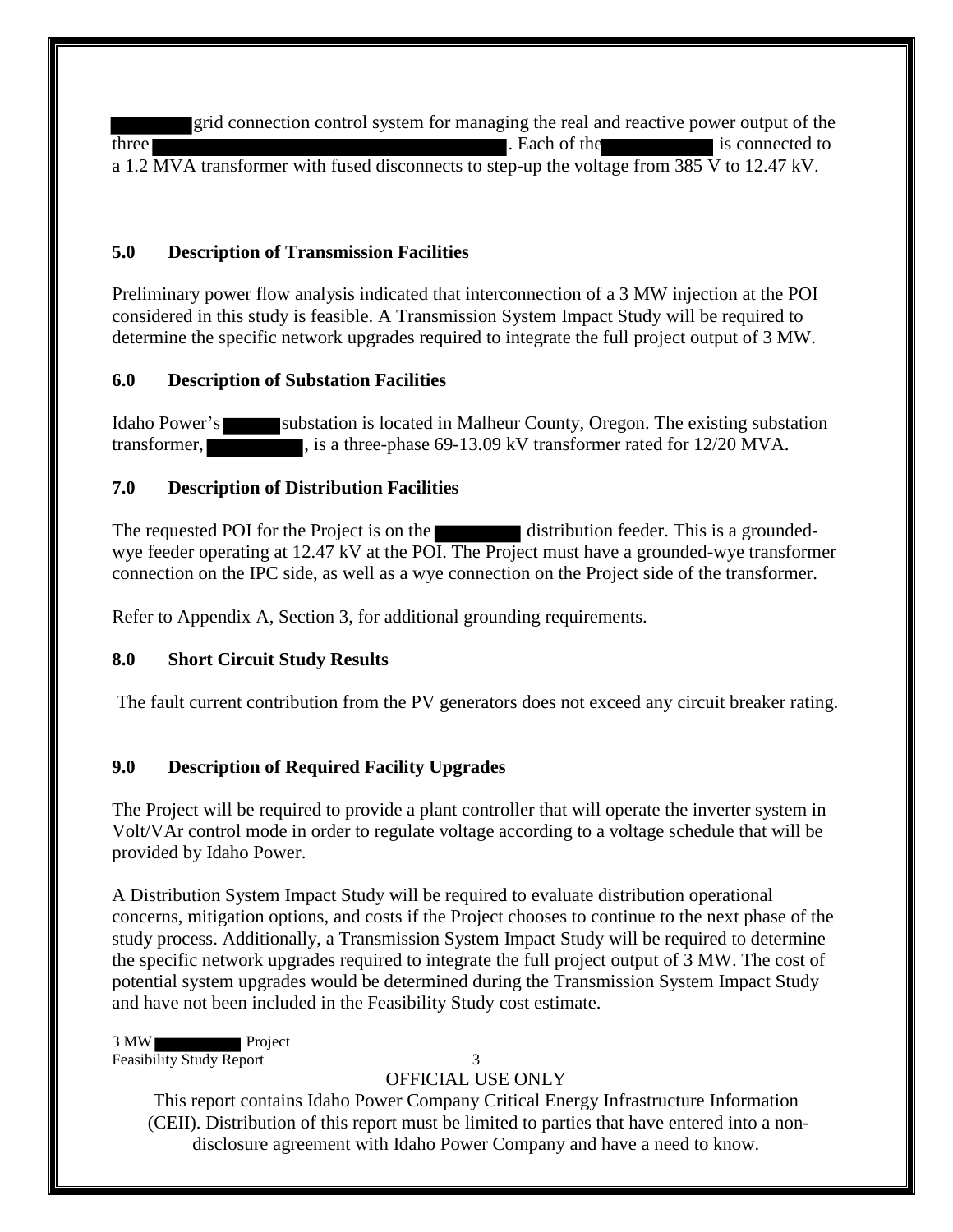The following upgrades will be required to IPC-owned facilities to facilitate the interconnection of GI #510:

- Install a four-pole 12.47 kV generation interconnection package at the POI. This includes an SEL-421 protective relay, which requires 3-phase potential transformers (PTs), 3 phase current transformers (CTs), and remote connectivity. Additionally, a single-phase PT shall be installed on the interconnect customer side of the IPC recloser.
- Install a PMU device at the POI.
- Upgrade AMI transformer.

<span id="page-7-0"></span>See the conceptual-level cost estimate in Table 1.

Table 1 Conceptual-level Cost Estimate for GI #510

| <b>Item of Work</b>                                      | <b>Estimate</b> |
|----------------------------------------------------------|-----------------|
| Generation interconnection and protection package        | 174,000         |
| Substation upgrades                                      | <b>TBD</b>      |
| Distribution upgrades                                    | <b>TBD</b>      |
| Transmission upgrades                                    | <b>TBD</b>      |
| Unloaded costs                                           | 174,000         |
| Contingency $20\%$ (1)                                   | 34,800          |
| Total unloaded costs                                     | 208,800         |
| Overheads $(2)$                                          | 21,200          |
| Total loaded costs                                       | 230,000         |
| Total Conceptual-level Cost Estimate in 2016 dollars (3) |                 |

(1) Contingency is added to cover the unforeseen costs in the estimate. These costs can include unidentified design components, material cost increases, labor estimate shortfalls, etc.

(2) Overhead costs cover the indirect costs associated with the Project.

(3) This cost estimate includes direct equipment, material, labor, overheads, and contingency as shown.

- Note that these estimates do not include the cost of the customer's equipment/facilities or required communication circuits for SCADA, PMU, and metering.
- Note that the overhead rates are subject to change during the year.
- These are estimated costs only and final charges to the customer will be based on the actual construction costs incurred.
- These are non-binding conceptual level cost estimates that will be further refined upon the request and completion of Transmission and Distribution Facility Studies.

3 MW Project Feasibility Study Report 4

#### OFFICIAL USE ONLY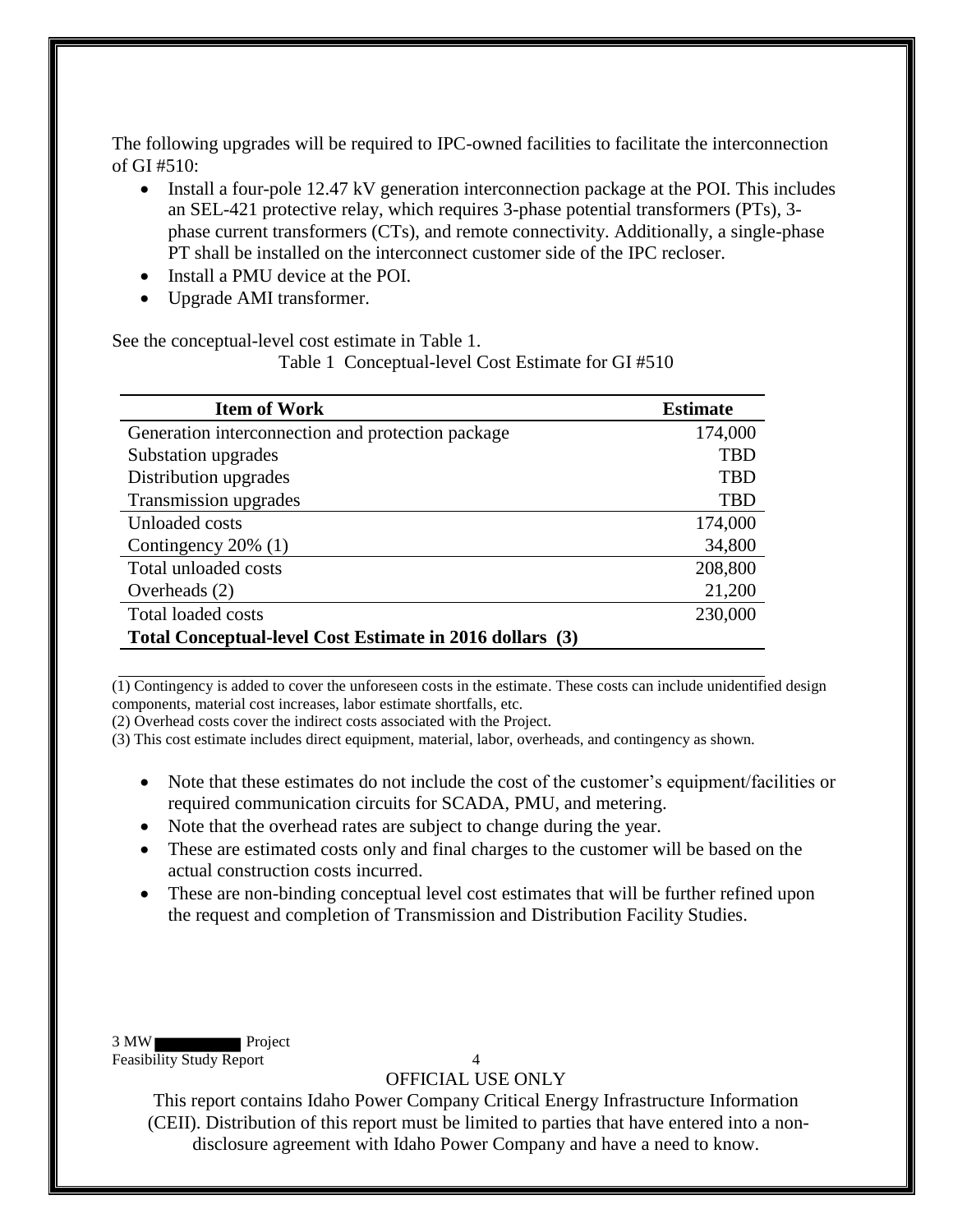#### <span id="page-8-0"></span>**10.0 Description of Operating Requirements**

The Project shall be capable of injecting reactive power (over-excited) and absorbing reactive power (under-excited) equal to 1.45 MVAR at all active power output between 20% and 100% of nameplate active power rating.



<span id="page-8-1"></span>Idaho Power has determined that the inverter selected by the Project meets the reactive power capability requirements.

The Project will be required to control voltage in accordance with a voltage schedule as provided by Idaho Power Grid Operations. Therefore, GI #510 will be required to install a plant controller for managing the real and reactive power output of the 3 MW inverter array at the project POI. The installation of a PMU at the POI and maintenance costs associated with communication circuits needed to stream PMU data will also be required in order to interconnect GI #510.

Voltage flicker at startup and during operation will be limited to less than 5% as measured at the POI. The allowable voltage flicker limit is further reduced during operation due to multiple voltage fluctuations per hour or minute, per Idaho Power's T&D Advisory Information Manual.

3 MW Project Feasibility Study Report 5

#### OFFICIAL USE ONLY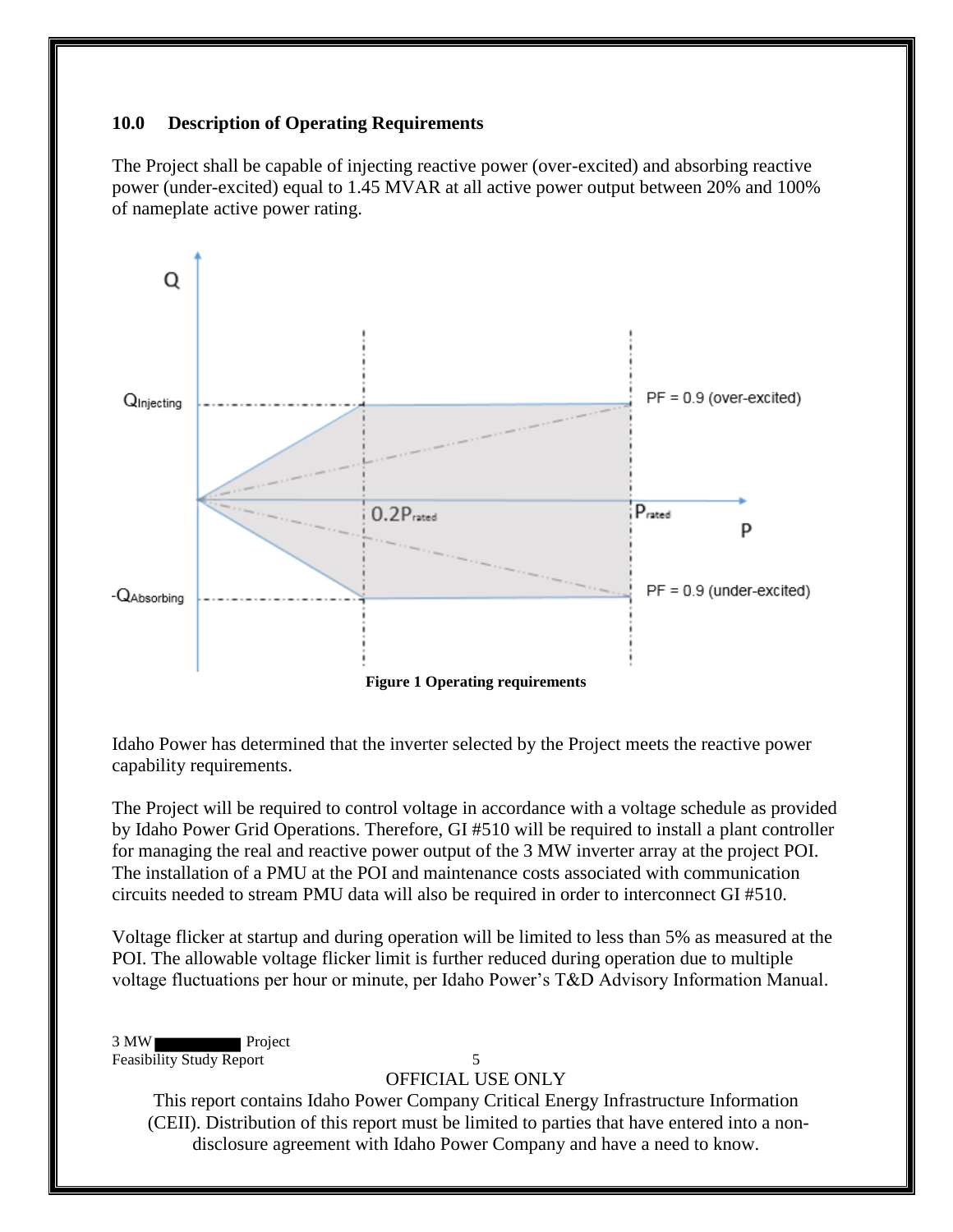The Project is required to comply with the applicable voltage fluctuation limits found in IEEE Standard 1453-2004 *IEEE Recommended Practice for Measurement and Limits of Voltage Fluctuations and Associated Light Flicker on AC Power Systems.* 

The project is required to comply with the applicable Voltage and Current Distortion Limits found in IEEE Standard 519-2014 *IEEE Recommended Practices and Requirements for Harmonic Control in Electrical Power Systems*.

Additional operating requirements for the Project may be identified in the System Impact Study when it is performed.

## <span id="page-9-0"></span>**11.0 Conclusion**

The requested interconnection of the project, GI #510, to Idaho Power's system was studied. The project will interconnect using a 12.47 kV grounded-wye connection to the 12.47 kV distribution feeder.

The results of this study work confirm that it is feasible to interconnect the project, GI #510, to the existing Idaho Power system. A four-pole generation interconnect package and a PMU are required to integrate the 3 MW project. A Transmission and Distribution System Impact Study is required to determine the specific transmission network upgrades required to integrate the project as a Network Resource and to evaluate the system impacts such as thermal overload, voltage, transient stability, and reactive margin.

All generation projects in the area ahead of the Project in the IPC generation interconnection queue and their associated transmission system improvements were modeled in a preliminary power flow analysis to evaluate the feasibility of interconnecting GI #510. The results and conclusions of this feasibility study are based on the realization of these projects in the unique queue/project order.

The estimated cost to interconnect GI #510 to the IPC system at the 12.47 kV point of interconnection considered in this study is approximately \$*230,000*.

Generator interconnection service, either as an Energy Resource or a Network Resource, does not in any way convey any right to deliver electricity to any specific customer or point of delivery. Transmission requirements to integrate the Project will be determined during the System Impact Study phase of the generator interconnection process.

3 MW Project Feasibility Study Report 6

OFFICIAL USE ONLY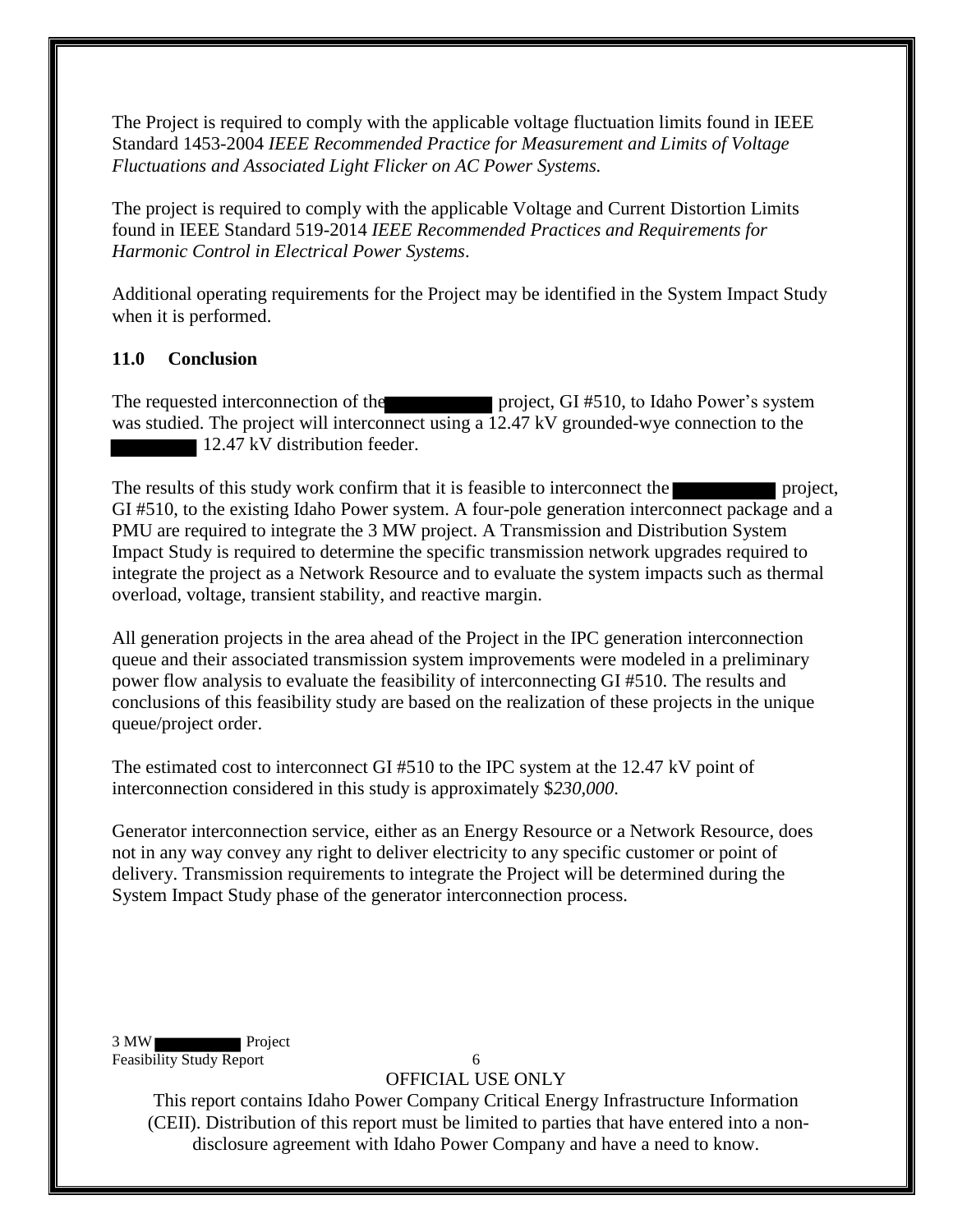## **APPENDIX A**

### <span id="page-10-1"></span><span id="page-10-0"></span>**A-1.0 Method of Study**

The Feasibility Study plan inserts the Project up to the maximum requested injection into the selected Western Electric Coordinating Council (WECC) power flow case and then, using Power World Simulator or GE's Positive Sequence Load Flow (PSLF) analysis tool, the impacts of the new resource on Idaho Power's transmission system (lines, transformers, etc.) within the study area are analyzed. The WECC and Idaho Power reliability criteria and Idaho Power operating procedures were used to determine the acceptability of the configurations considered. For distribution feeder analysis, Idaho Power utilizes Advantica's SynerGEE Software.

## <span id="page-10-2"></span>**A-2.0 Acceptability Criteria**

The following acceptability criteria were used in the power flow analysis to determine under which system configuration modifications may be required:

The continuous rating of equipment is assumed to be the normal thermal rating of the equipment. This rating will be as determined by the manufacturer of the equipment or as determined by Idaho Power. Less than or equal to 100% of continuous rating is acceptable.

Idaho Power's Voltage Operating Guidelines were used to determine voltage requirements on the system. This states, in part, that distribution voltages, under normal operating conditions, are to be maintained within plus or minus 5% (0.05 per unit) of nominal everywhere on the feeder. Therefore, voltages greater than or equal to 0.95 pu voltage and less than or equal to 1.05 pu voltage are acceptable.

Voltage flicker during starting or stopping the generator is limited to 5% as measured at the point of interconnection, per Idaho Power's T&D Advisory Information Manual.

Idaho Power's Reliability Criteria for System Planning was used to determine proper transmission system operation.

All customer generation must meet IEEE 519 and ANSI C84.1 Standards.

All other applicable national and Idaho Power standards and prudent utility practices were used to determine the acceptability of the configurations considered.

The stable operation of the system requires an adequate supply of volt-amperes reactive (VAr or VArs) to maintain a stable voltage profile under both steady-state and dynamic

*3* MW Project Feasibility Study Report 7

### OFFICIAL USE ONLY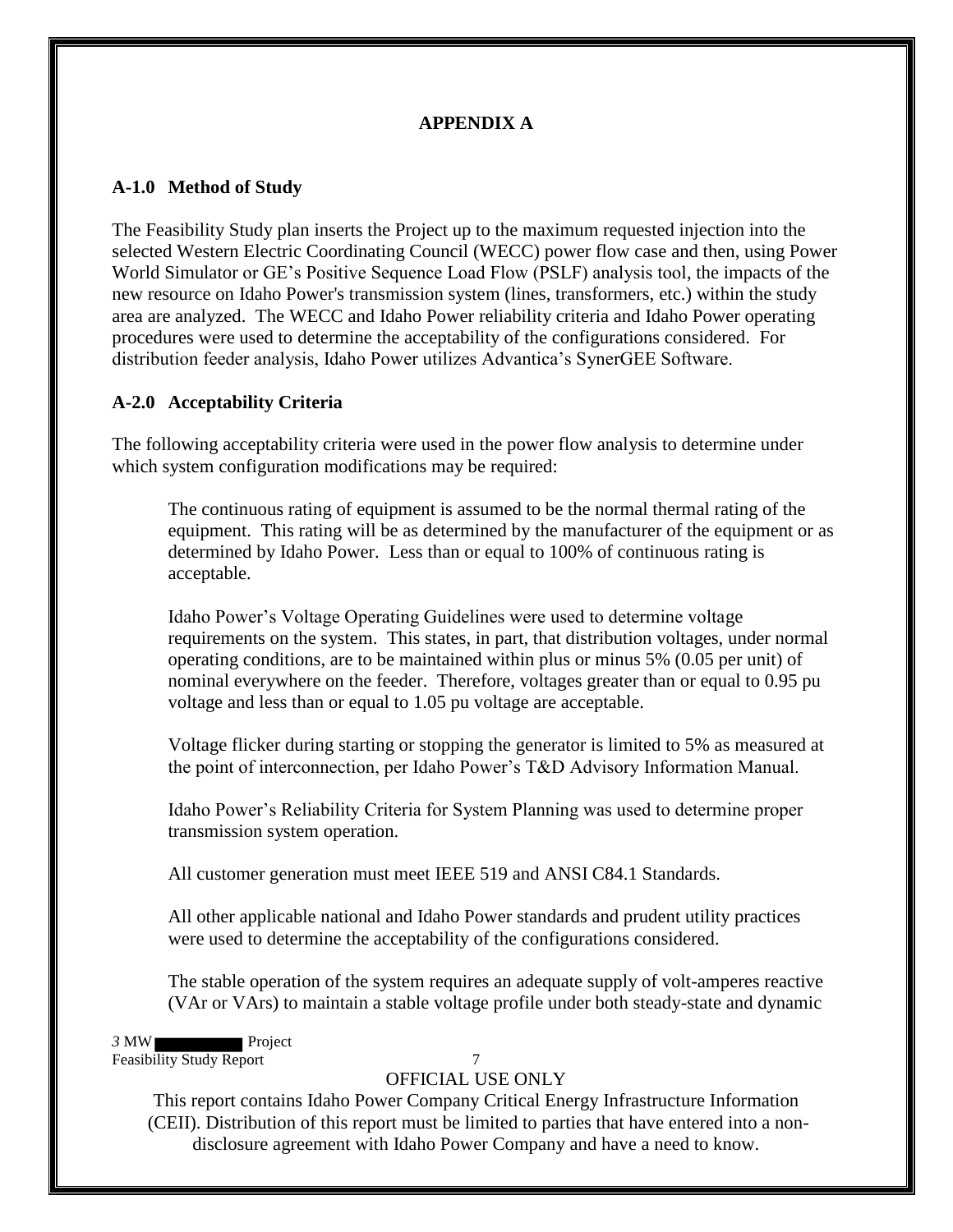system conditions. An inadequate supply of VArs will result in voltage decay or even collapse under the worst conditions.

Equipment/line/path ratings used will be those that are in use at the time of the study or that are represented by IPC upgrade projects that are either currently under construction or whose budgets have been approved for construction in the near future. All other potential future ratings are outside the scope of this study. Future transmission changes may, however, affect current facility ratings used in the study.

#### <span id="page-11-0"></span>**A-3.0 Grounding Guidance**

IPC requires interconnected transformers on the distribution system to limit their ground fault current to 20 amps at the Point of Interconnection.

#### <span id="page-11-1"></span>**A-4.0 Electrical System Protection Guidance**

IPC requires electrical system protection per Requirements for Generation Interconnections found on the Idaho Power Web site,

**<http://www.idahopower.com/pdfs/BusinessToBusiness/facilityRequirements.pdf>**

3 MW Project Feasibility Study Report 8

OFFICIAL USE ONLY